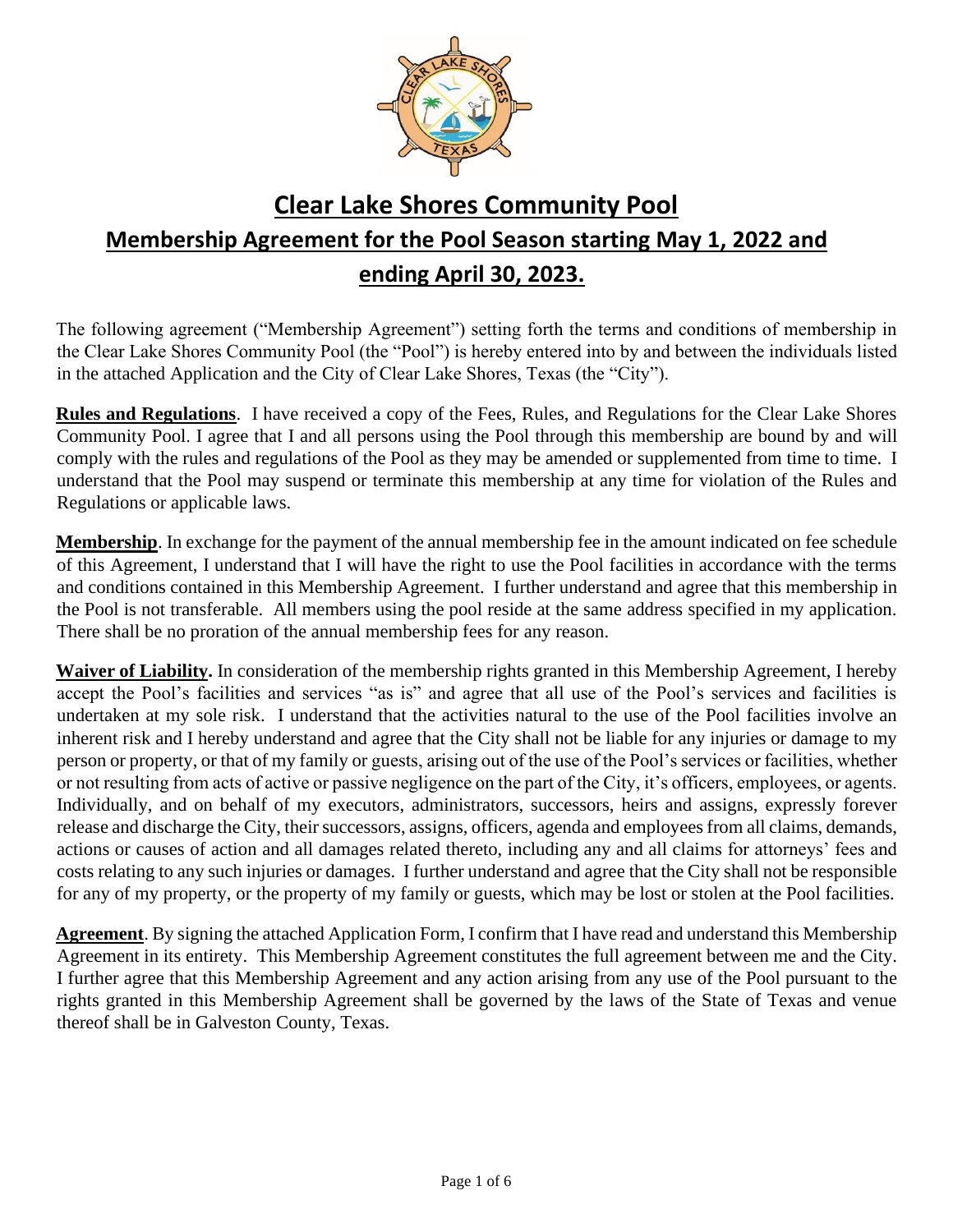## **Clear Lake Shores Community Pool Fees, Rules and Regulations**

#### **DEFINITION OF MEMBERS AND POOL USAGE FEES**

The Jarboe Bayou Pool is a "neighborhood" pool and is not available for use by the general public. Membership is restricted to the following classes of members:

**Resident** - any person who resides in (or has a beneficial interest of at least 50%) residential property within the City of Clear Lake Shores and its extra-territorial jurisdiction (ETJ).

*Exception: Employees of the City and residents of the Lazy Bend Subdivision are eligible to be Resident Members.*

**Non-Resident -** any person who resides outside of the City of Clear Lake Shores or its ETJ.

For purposes of the descriptions above, the term "residential property" shall be limited to detached singlefamily residential homes or multi-family properties.

Pool Memberships are valid from May 1 through April 30 and must be renewed each year.

The **FEE SCHEDULE** charged for use of the Pool for the full 12-month regular Pool Season **starting May 1, 2022** and **ending April 30, 2023** will be as follows:

| <b>Type of Membership</b>                                                          | <b>Resident</b><br><b>Fee</b> | <b>Nonresident</b><br><b>Fee</b> |
|------------------------------------------------------------------------------------|-------------------------------|----------------------------------|
| One Adult                                                                          | \$75.00                       | \$140.00                         |
| Two Adults (same address 18 or over)                                               | \$95.00                       | \$180.00                         |
| Family (all same address)                                                          | \$175.00                      | \$250.00                         |
| Additional Guest Pass Books (One book of ten passes; each                          | \$25.00                       | \$40.00                          |
| pass is good for one use of the Pool by one person)                                | Active                        | Active                           |
|                                                                                    | Membership                    | Membership                       |
|                                                                                    | Year Only                     | Year Only                        |
| Individual Guest Pass (Each pass is good for one use of<br>the Pool by one person) | \$3.00                        | \$4.50                           |
| <b>Replacement Pool Tags</b>                                                       | $$10.00$ per tag              | $$10.00$ per tag                 |
| <b>Reset Gate Code</b>                                                             | \$15.00                       | \$15.00                          |

**NOTE**: Family Memberships includes all persons that reside in the household (any person 18 and over must provide proof of residency ex: driver's license, utility bill, etc.) Non-resident grandchildren,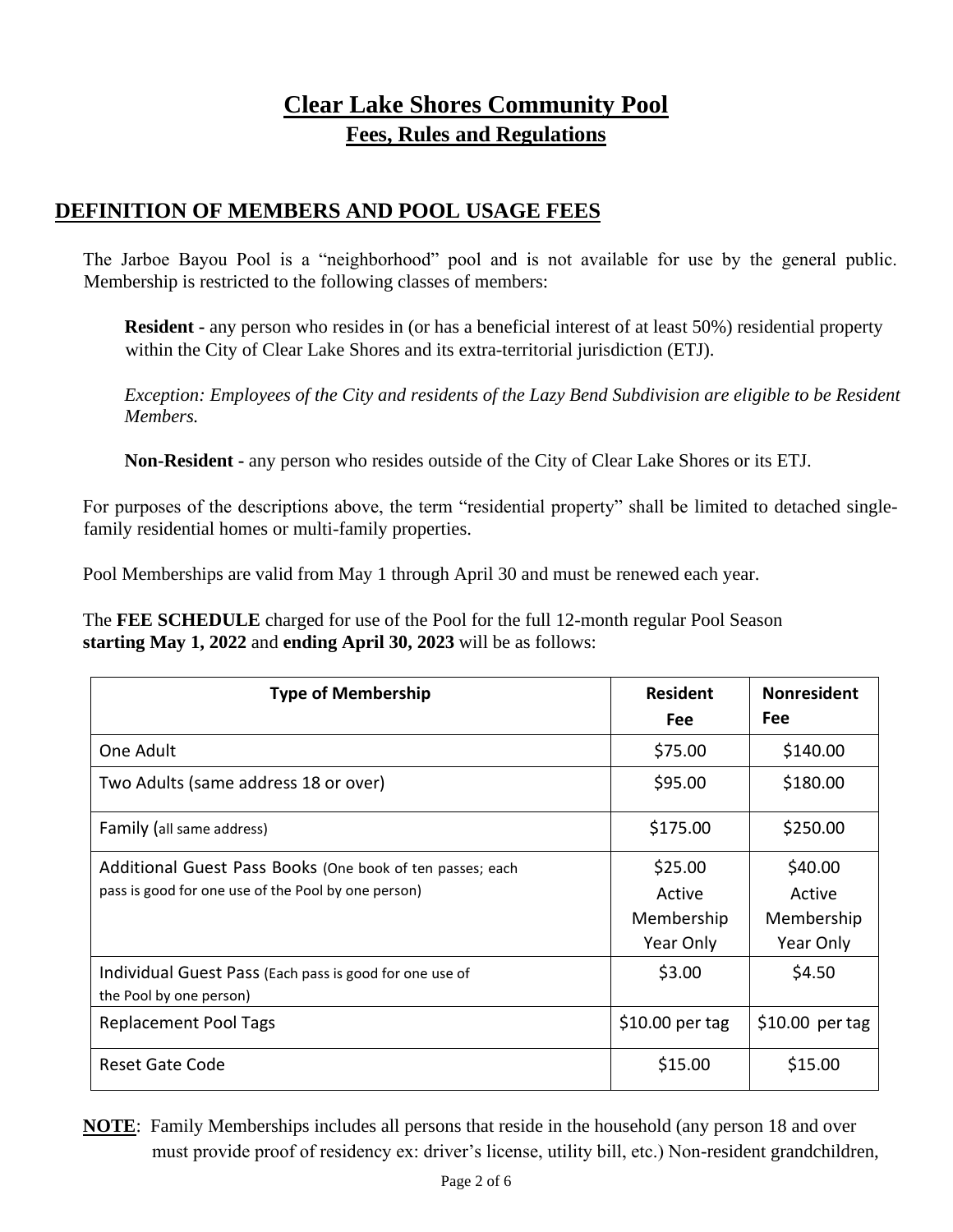nieces, nephews, cousins, etc. are considered "guests" (over the age of six (6) years) and Guest Passes must be used. In addition, both Resident and Nonresident Members **must accompany** their Guest(s) when using the Pool. Guest Passes must be surrendered to a lifeguard when using the Pool. Guest Passes expire on the same date as the membership expires, which is April 30<sup>th</sup> annually.

#### **POOL HOURS**

The Pool will be open for the entire year. Hours are as follows:

- 1. **Normal Pool Operating Hours** will be from 10 a.m. to 8 p.m. on Tuesday through Saturday, and 12 p.m. to 6 p.m. on Sunday.
	- a. Seasonal Lifeguards are available.
	- b. Pool may be closed to members during water aerobics classes for up to 1 hour no more than twice weekly.
- 2. **Extended Pool Operating Hours** will be from 5 a.m. to 11 p.m. on Tuesday through Thursday, with the last hour being designated as **Adult Swim**, and from 5 a.m. to 12 a.m. on Friday through Sunday, with the last 2 hours being designated as **Adult Swim**. **Adult Swim** is defined as a designated period when only persons 18 years or older are allowed in the pool area and pool. The pool is considered to be CLOSED between the hours of 11:00 p.m. and 5:00 a.m. except on Friday - Sunday, the pool is CLOSED between Midnight to 5:00 a.m.

|  | The pool schedule is also summarized in the table below: |  |  |
|--|----------------------------------------------------------|--|--|
|  |                                                          |  |  |

|                           | <b>Open to All</b> | <b>Adult Swim</b><br>(18 years or older only) | <b>Lifeguards on Duty</b><br>(Memorial Day through Labor Day only) |  |  |
|---------------------------|--------------------|-----------------------------------------------|--------------------------------------------------------------------|--|--|
| <b>Monday</b>             |                    | *** CLOSED FOR MAINTENANCE***                 |                                                                    |  |  |
| <b>Tuesday - Thursday</b> | 5 a.m. $-10$ p.m.  | $10$ p.m. $-11$ p.m.                          | 10 a.m. $-8$ p.m.                                                  |  |  |
| <b>Friday - Saturday</b>  | 5 a.m. $-10$ p.m.  | 10 p.m. $-$ 12 a.m.                           | 10 a.m. $-8$ p.m.                                                  |  |  |
| <b>Sunday</b>             | 5 a.m. $-10$ p.m.  | 10 p.m. $-$ 12 a.m.                           | $12$ noon $-8$ p.m.                                                |  |  |

3. The City reserves the right to restrict use of the pool for certain groups of citizens for aquatic activities such as water aerobics or swimming lessons.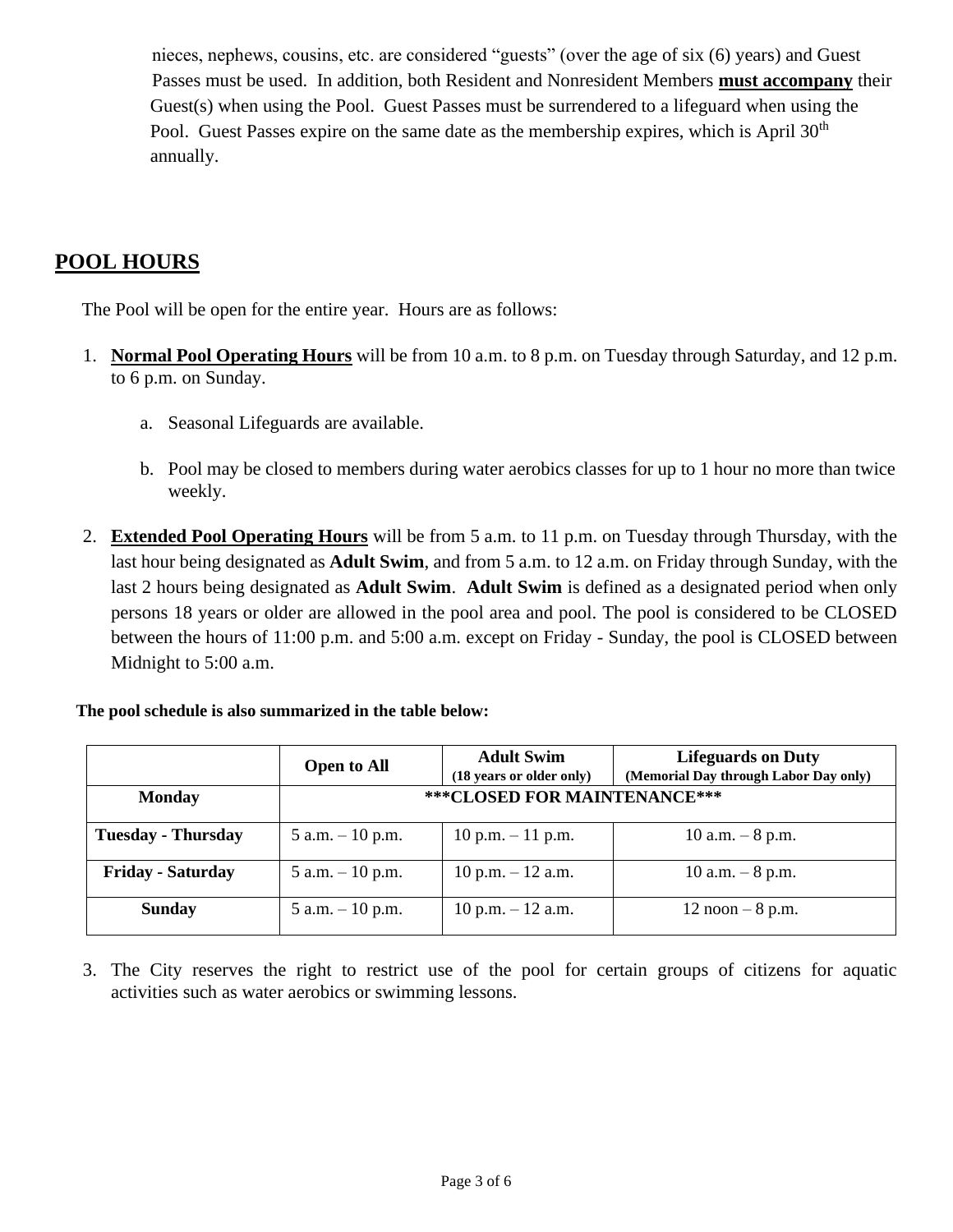## **GENERAL POOL RULES**

- 1. Outside of Normal Pool Operating Hours and whenever Lifeguards are not present, the Pool may only be used subject to the following conditions:
	- a. Children age 12 and under must be accompanied by a parent or guardian.
	- b. All swimmers ages 13 to 17 must be accompanied by another person who is at least 18 years of age and can swim.
	- c. No person, regardless of age, may swim alone or unsupervised. Persons over the age of 18 may swim, but only if one other person over the age of 18, who can swim, is present inside the swim area.
- 2. Children 12 years or younger must be accompanied by a competent person of at least 18 years of age, even when lifeguards are on duty.
- 3. All members and guests of the pool must have in their possession a "pool tag" or surrender a Guest Pass to a lifeguard in order to enter the pool area and use the pool. Each membership (not individual member) shall be limited to five guests at any one time. Members must accompany their guests inside the fenced area of the pool at all times. Once a guest leaves the pool, they must provide a new guest pass to re-enter.
- 4. All swimmers must wear suitable bathing suits in the pool. Cutoffs and street clothes are not permitted. Children who are not yet toilet trained must use approved swim diapers.
- 5. Anyone with infectious or contagious disease, open sores/wounds, a fever over 99 degrees or an infectious condition must not enter the water or restrooms.
- 6. Excessively loud music and other noises are prohibited. (disruptive noises that can be heard more than 100 feet away)

#### 7**. Glass and porcelain containers are not allowed in the fenced in pool area. All containers must be non-breakable. NO EXCEPTIONS! STATE HEALTH REGULATIONS**

- 8. Excessive drinking of alcohol and/or public intoxication will not be permitted and will result in eviction from the pool grounds and possible suspension or revocation of seasonal membership.
- 9. No cooking or food preparation shall be permitted within the gated and fenced pool area. Prepared snacks in unbreakable containers are allowed.

#### **NOTE: Texas State Health Regulations prohibit food and/or beverages in the pool itself.**

- 10. The fenced in pool area is a smoke-free environment. Tobacco use including vaping within the gated and fenced in pool area is prohibited.
- 11. Running, pushing and other horseplay is prohibited.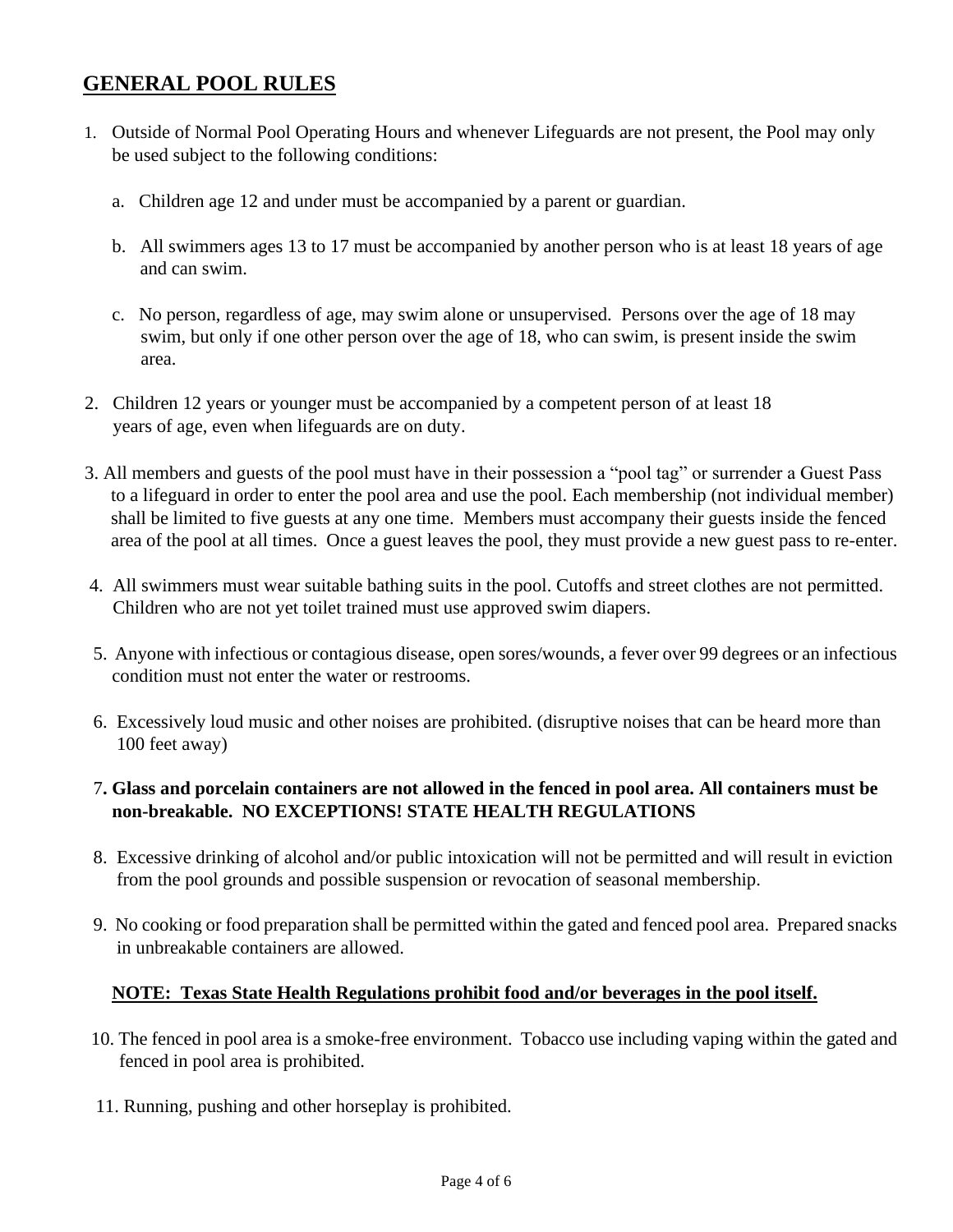- 12. Bicycles, scooters, roller blades, skateboards, or roller skates and other related items are not permitted inside the fenced in pool area.
- 13. **No diving** or **jumping in** is permitted from any area of the pool.
- 14. No pets are allowed inside the fenced in pool area.
- 15. No derogatory, disrespectful, profane, or prejudicial language will be tolerated.
- 16. No guns, knives, or weapons of any kind are permitted within the fenced in pool area.
- 17. No more than 10 pool passes may be purchased at a time. No more than 5 guest per membership may be present in the pool premises at one time.

As shown in the table above, the Pool will be closed all day on Mondays for maintenance.

**When staffed the lifeguards and their supervisors or manager are in charge of the pool. Appropriate city personnel may also fill this role. All users of the pool must show the lifeguards and their supervisor respect and promptly comply with their requests for the safety of all concerned. The lifeguards, supervisors and the City have the authority to take necessary action to enforce these rules, up to and including removal of individuals from the premises, loss of pool privileges for a specified period of time as determined by the City Administrator, or referral of individuals to the appropriate law enforcement agency.** 

## **Serious violations of pool rules are subject to prosecution in judicial court.**